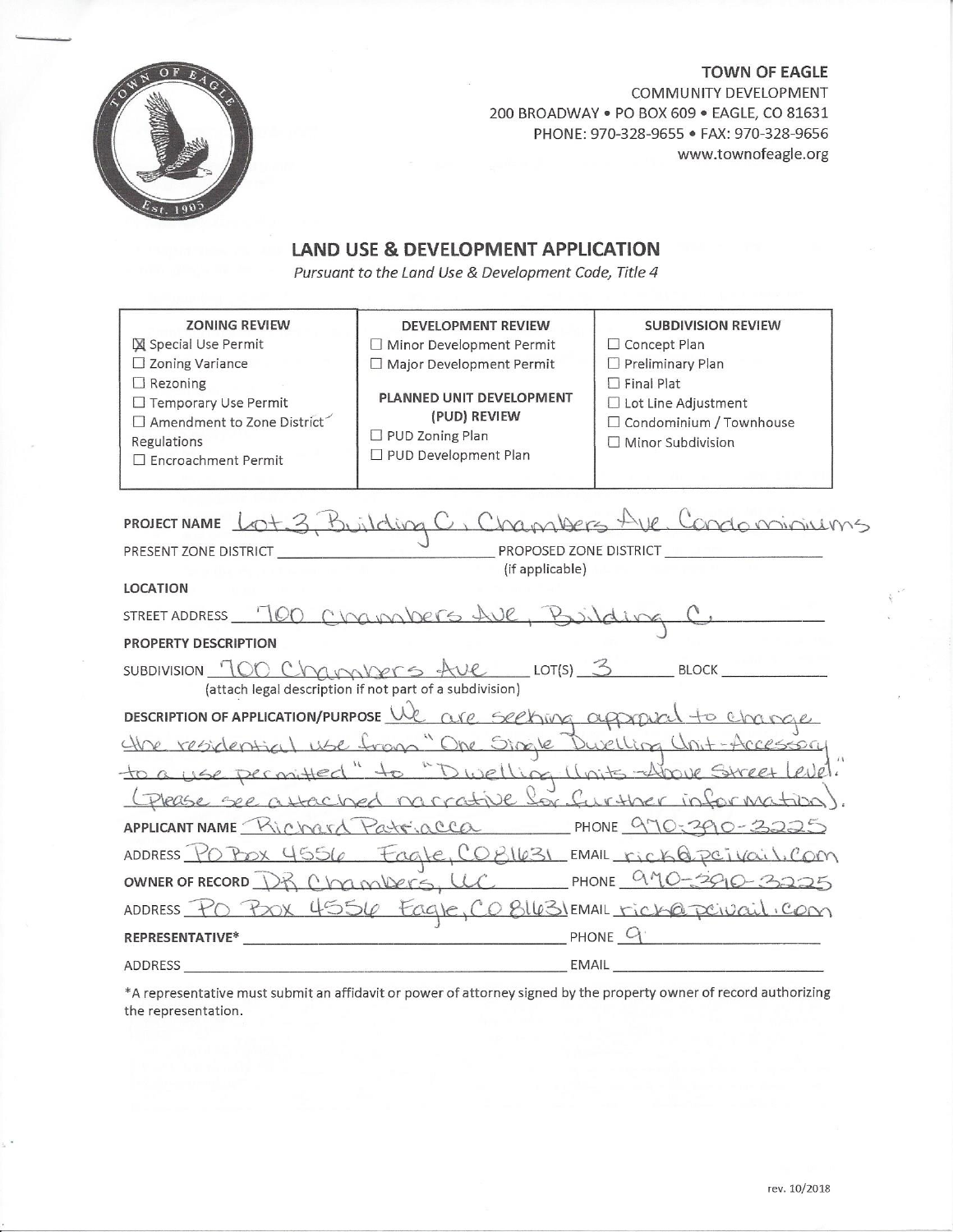#### **APPLICATION SUBMITTAL ITEMS:**

The following submittal materials must be submitted in full before the application will be deemed complete (please check all items that are being submitted):

 $\Box$  Applicable fees and deposits.

□ Project Narrative, describing the project, its compliance with any applicable review criteria, any impacts to the surrounding area, and any other relevant information.

□ Surrounding and interested Property Ownership Report (see project specific checklist for more information).

 $\Box$  Proof of Ownership (ownership & encumbrance report) for subject property.

 $\Box$  Site Plan, drawn to scale and depicting the locations and boundaries of existing and proposed lots and structures.

 $\Box$  Project specific checklist.

#### **FEES AND DEPOSITS:**

See Eagle Municipal Code Section 4.03.080

- 1. Application fees shall be paid in full at the time of the filing of the application and unless paid, the application shall not be deemed complete. All fees are nonrefundable.
- 2. As described in Eagle Municipal Code § 4.03.080, third-party consultants may be necessary for the review and processing of applications. These costs ("pass-through costs") must be paid by the applicant. If passthrough costs are expected, the applicant must pay a deposit at the time the application is filed. If at any time the deposit does not fully cover the pass-through costs, the applicant must pay another subsequent deposit before the Town will continue processing the application.
- 3. The Town may withhold the recording of any Subdivision Final Plat or Development Plan or the signing of any Resolution or Ordinance until all pass-through fees are paid in full.
- 4. Within 30 days of approval or denial of an application, any remaining deposit shall be returned to the applicant. If an application is withdrawn, any remaining deposit shall be returned to the applicant within 60 days.

I have read the application form and certify that the information contained herein is correct and accurate to the best of my knowledge. I understand that it is my responsibility to provide the Town with accurate information related to this application. I UNDERSTAND THAT FILING AN APPLICATION IS NOT A GUARANTEE THAT THE APPLICATION WILL BE APPROVED.

Signature

| <b>FOR OFFICE USE ONLY</b><br>DATE RECEIVED | BY              | <b>FILE NUMBER</b> |
|---------------------------------------------|-----------------|--------------------|
| <b>REVIEW FEE</b>                           | DATE PAID       | <b>RECEIVED BY</b> |
| DATE CERTIFIED COMPLETE                     | BY              |                    |
| <b>P&amp;Z HEARING DATE</b>                 | <b>DECISION</b> |                    |
| <b>BOT HEARING DATE</b>                     | <b>DECISION</b> |                    |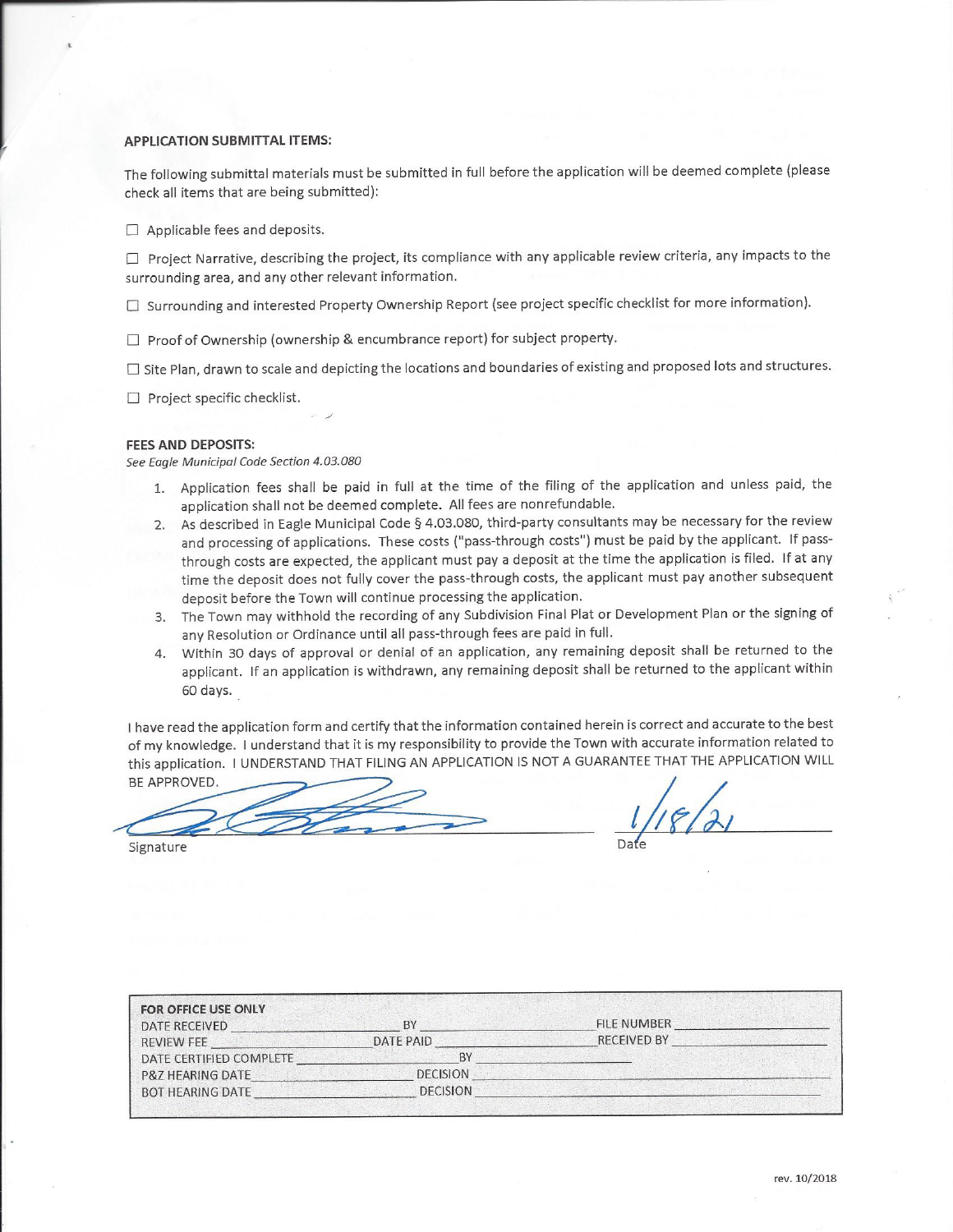### **Narrative Attachment**

### **For Land Use & Development Application for Lot 3, Building C, Chambers Avenue Condominiums**

Date of Application 1/15/2021

We are seeking approval for a new Special Use Permit to change the residential use in Building C, Lot 3, at 700 Chambers Avenue. We would like to change from *One Single Dwelling Unit- Accessory to a use permitted* to *Dwelling units-above street level*. This new residential use would allow us to subdivide the upper level residential units separate from the commercial units. The residential units on the ground floor would each be accessory to one of the commercial spaces to continue their Accessory residential status, since those units do not meet the terms of above street level. Having the ability to separate the units would allow us as business partners to have a clean division of the property to get separate loans for our portions. This is not necessarily a new application in that this application does continue residential use and has no additional impact on neighboring partners from what was approved prior. In this application, we are reconfiguring how the units within the building are deeded in order to comply with the newer *Dwelling units-above street level* residential use.

### Agreed Upon Site/ Plat Information

The final plat for Lot 3 of the 700 Chambers Avenue Subdivision conforms to the preliminary plat that was reviewed and approved by the town. The final plat has addressed any concerns that were voiced by the town staff and town's engineers. Lots 3 and 4 complete the development that was previously approved by the Town of Eagle and under the current special use permit (file #SU15-05 A). Some information was updated within SU16-07 demonstrating continued conformance to the Town's regulations, goals and policies.

The proposed project meets the standards as provided in Section 4.07.022, including but not limited to setbacks, building massing/form/orientation, architectural detail, landscape/sidewalks, and parking

The proposed development is in conformance with the Town's goals and polices. The proposal will meet all of the development standards of the Commercial General zone district, as demonstrated in the sections below:

Cost Estimate for All on-site/off site Public improvements:

No Improvements are being constructed.

Variances: No Variances.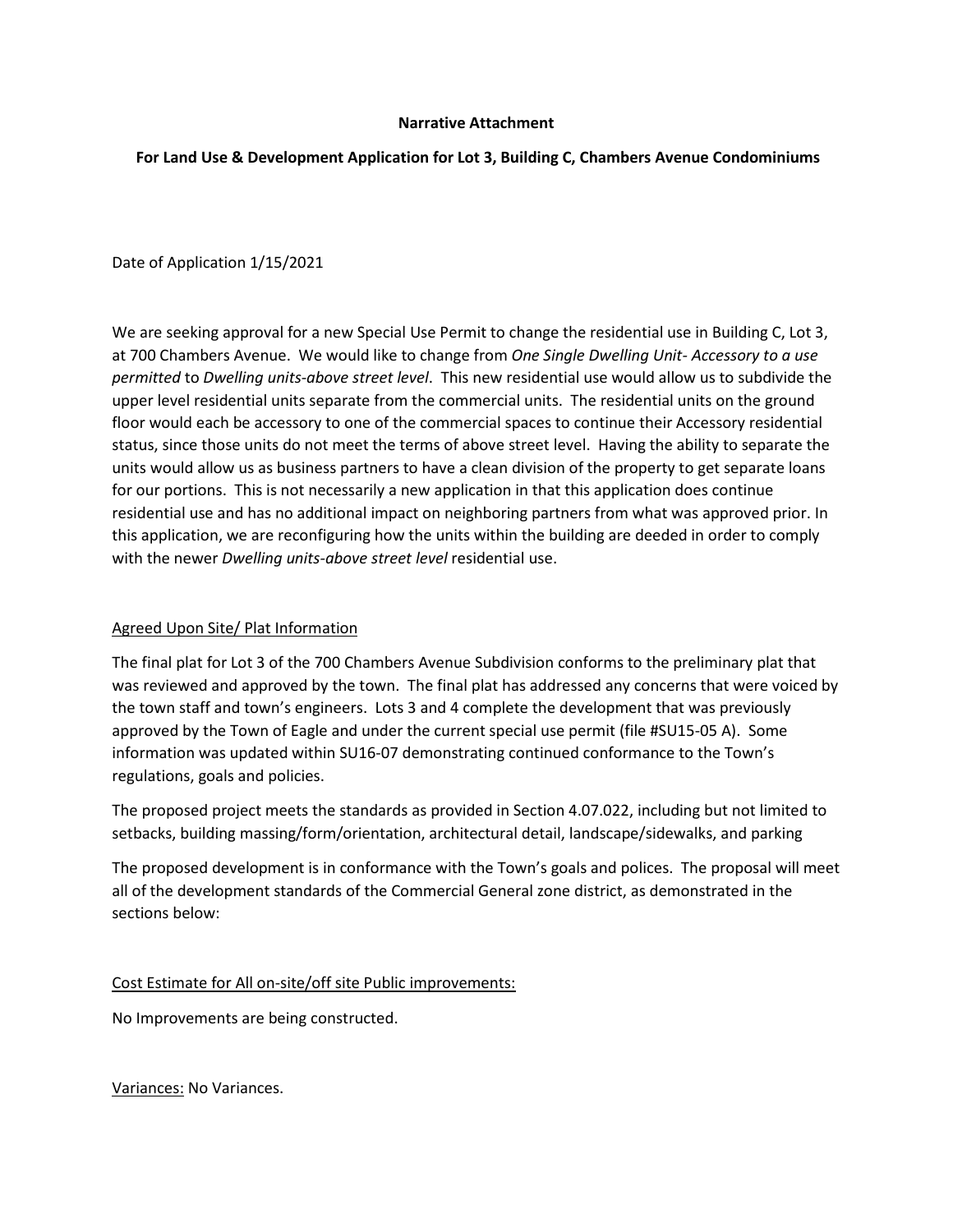## Utilities:

Water and sewer lines were extended to serve Lots 2-4 and was guaranteed in a Subdivision Improvement Agreement, which has been fulfilled. Electric, water and sewer have been extended to an easement serving lots 3 and 4 with the service points/connection points already in place. Adequate water and other services were verified as part of the Subdivision Improvement Agreement/review. The civil drawings are part of the original submittal.

# Fire Protection Plan:

Though the project is within the 3 mile driving distance from the fire station, the building design will incorporate a fire sprinkler system and be equipped with a monitored alarm system to serve the whole building. During the design build process/layout of sprinkler heads there shall be a review by the Fire Marshal before installation of the systems. During the Special Use Permitting process the connection of the road through the property to Sawatch was reviewed and approved by the Fire Marshal. This connection was a requirement of the, in place, minor subdivision plan.

# Lighting Design for Parking:

The lighting design was completed by RAB lighting and was attached to the original submittal. To comply with the lighting ordinance, the designer has targeted a min of 0.5 fc in the parking lot, and a max of 3 fc, with an avg: min of 4:1. This layout provides a min of 0.5 fc, a max of 4.8 fc, and an avg: min of 3.6:1

# Compliance with the Town's Goals, Policies, and Regulations

The vision provided in the 2010 Eagle Area Community Plan states: "Eagle will continue to be a high quality livable community through the implementation of strategies that will enhance the Town's unique identity, its economic vitality, its sense of community and the quality and character of the surrounding rural lands."

The residential/ commercial park at 700 Chambers is consistent with and in some ways furthers the goals and policies as provided in the 2010 Eagle Area Community Plan. Lot 3 is located close to the town center of Eagle and are located within the Town's Urban Growth Boundary. The building is in a planned residential/ commercial park built with materials and colors that improve the level of appearance in the area of Chambers Avenue through the design of the buildings, the harmonizing colors, and planned landscaping. The signage and future structures will correspond with this level of development and further enhance the appearance of Chambers Avenue.

The Eagle Area Community Plan also provides planning approaches which are vital to the Town's vision statement. Below, we address a few of these approaches we feel our buildings directly influence:

- 1) Concentrate Urban and Infill Development: Lot 3 is located within a platted residential/ commercial subdivision, surrounded by other commercial uses and within walking distance to Eagle town center and other commercial areas located off of Eby Creek Road.
- 2) Maintain the Area's "Sense of Community": the building is located in our residential/ commercial park that is unique, in that it provides recreational opportunities with the climbing gym for the community, which builds on Eagle's reputation for being an active place for residents and visitors. The commercial spaces are attracting businesses that deliver to the